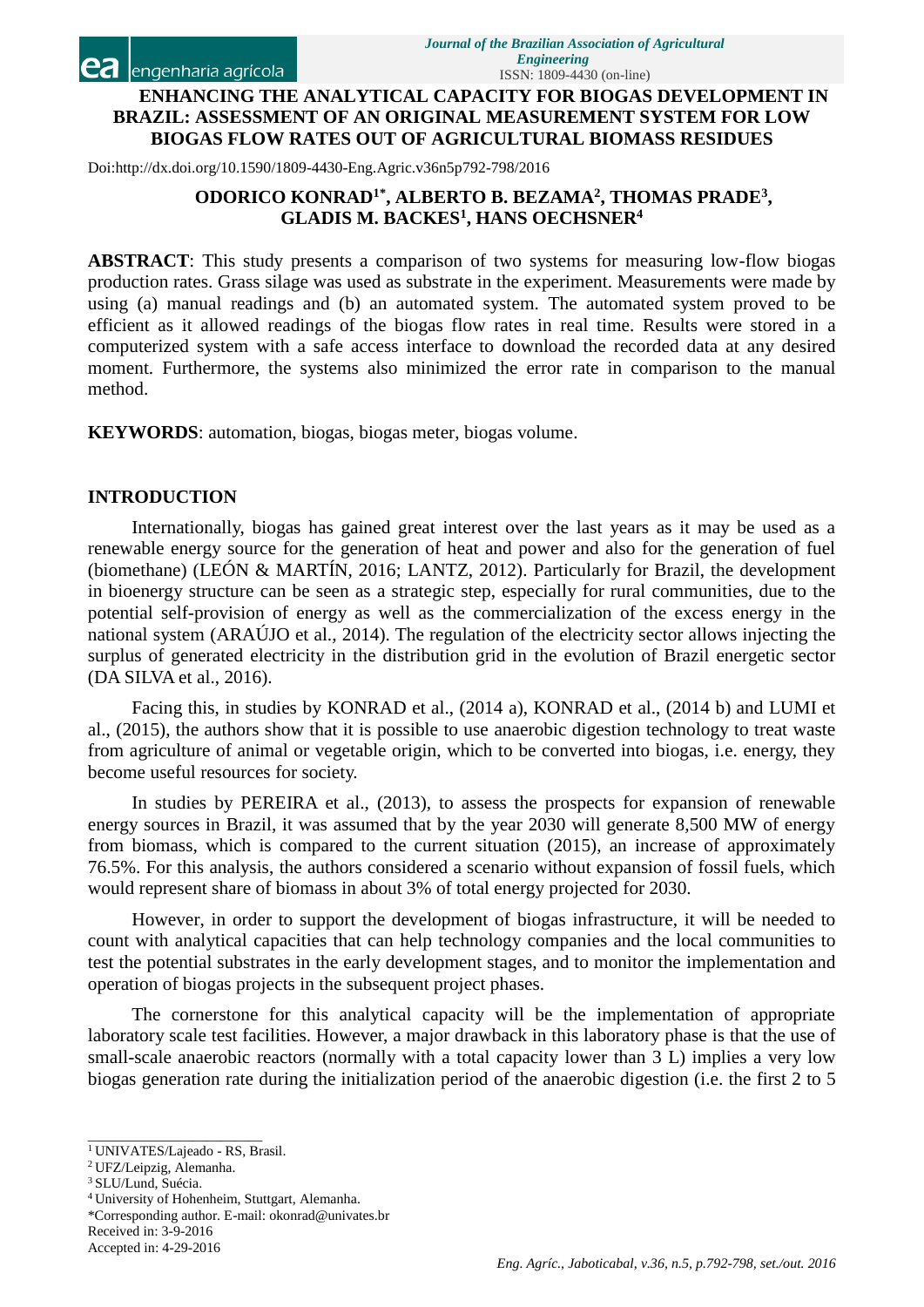days). This complicates biogas flow measurements, since commercial meters usually do not measure such low flows (LIU et al., 2004; SIBAJA et al., 2011).

Currently there are different methods used to measure biogas volume flows for small-scale laboratories, being the most relevant (a) the eudiometer tube, (b) the gas pressure measurement instrument, (c) the gas sampling tubes, (d) the gas-collecting bags, (e) the Hohenheim fermentation test (syringe sampler) and (f) the micro gas meter (Bergedorf fermentation test/Milligascounter) (VDI, 2006; MARTÍNEZ SIBAJA et al., 2011). These systems are characterized by their high overall costs, mainly due to the working hours associated to their conduction. Therefore, for the Brazilian case, there is still a need for precise, but at the same time low-cost measurement systems.

In this regard, the liquid displacement has proven to be a simple and reliable method for measuring flow rates of gases in a laboratory scale, as with this method it is also possible to follow the dynamics of the generation of biogas (CADENA et al., 2010). For this reason, an automated measurement system for low biogas flows has been developed in the Laboratory of Bioreactors of UNIVATES in the state of Rio Grande do Sul, Brazil. It is based on the system earlier described by VEIGA et al., (1990) who presented some important features to consider in a measurement system for low biogas flows.

The newly developed system comprises several modifications to the original methodology, including the replacement of the electrodes for event counting by optical emission and reception sensors sensible to infrared light and triggered by obstruction of the light path by a polystyrene sphere.

The aim of this study was to evaluate a new method of semi-continuous, automated low flow rate biogas measurements against a system with manual readings, in order to assess its appropriateness to support the development of the biogas analytical capacity in Brazil.

#### **MATERIALAND METHODS**

### **Description of the automated flow measurements for low biogas flows**

The proposed system (Figure 1) uses liquid displacement (in this case water) as the measuring principle. The methane is analysed by the specific sensor *Advanced Gasmitter*, produced by PRONOVA Analysentechnik GmbH & Co. The increasing gas pressure displaces the water on the gas inlet side of a U-shaped tube. At a threshold pressure, the gas is released via the hydraulic valve. Such displacement forces the water level to rise on the side of the gas meter open to the atmosphere. The polystyrene sphere swimming on the water surface is rising accordingly and at some point obstructs the passage of light between the two sensors. This triggers an event, which is recorded in a control unit, which is schematically represented in Figure 2. The optical sensor is mounted on the outlet side of the gas meter. Each sensor consists of two infrared transmitter and receiver sets (Figure 1b). An event is registered by the control unit when the light is obstructed by the polystyrene sphere. The two sets of transmitter and receiver are separated at a distance of 10 mm vertically, to allow a hysteresis analysis.

This means that an event is registered only when there is a complete blockage of light in the two receivers followed by complete clearance in both receivers, thus preventing undue counts caused by potential water level fluctuations.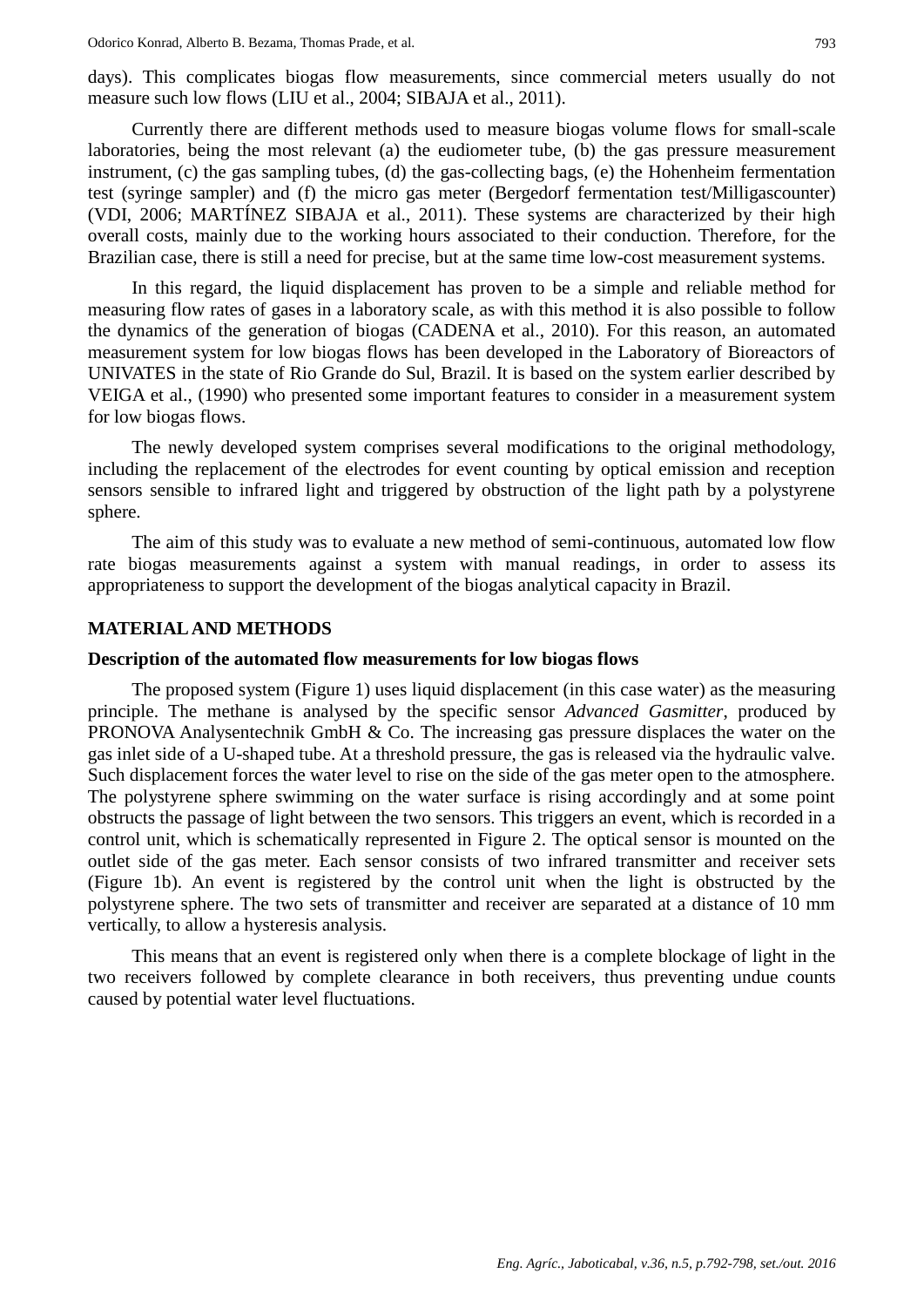

FIGURE 1. (a) Schematical representation of the measurement system for low biogas flows, (b) Detail of the optical sensor used for measuring events.



FIGURE 2. Flow diagram of the incorporated electronic circuit, including user interface and data logging.

The control unit is equipped with a temperature sensor  $(\Delta T_{min}=0.0625^{\circ}C)$  and an atmospheric pressure sensor  $(\Delta P_{min}=0.24 \text{ hPa})$ . These high resolutions contribute to minimizing potential errors of the calculated gas volume under normal conditions (temperature and atmospheric pressure). Data from the temperature and air pressure sensors are stored in an EEPROM (Electrically-Erasable Programmable Read-Only Memory) within the control unit. The sensors are connected to the control unit through flexible cables, allowing close placement to the point where the volume measurements take place. This results in more consistent readings as when the sensors are installed inside the casing of the control unit.

Calibration of the biogas volume represented by one counting event must be made individually for each gas meter, due to small differences in the handmade glass tubes. This volume was around 40 ml at normal conditions in this system. For calibration, this volume as well as the ambient temperature and air pressure were measured simultaneously, in each calibration. The atmospheric pressure sensor is calibrated against a reference atmospheric pressure.

The control unit manages the entire measurement system by registering counts from the gas meters and the temperature and pressure sensor. At each discrete counting event, the number of the gas meter, date, time, temperature, pressure and volume of biogas produced are recorded. This information is stored in a FLASH memory (non-volatile) system in the control unit. The data can then be downloaded to a computer, using customized software that automatically generates Excel spreadsheets for easy information handling.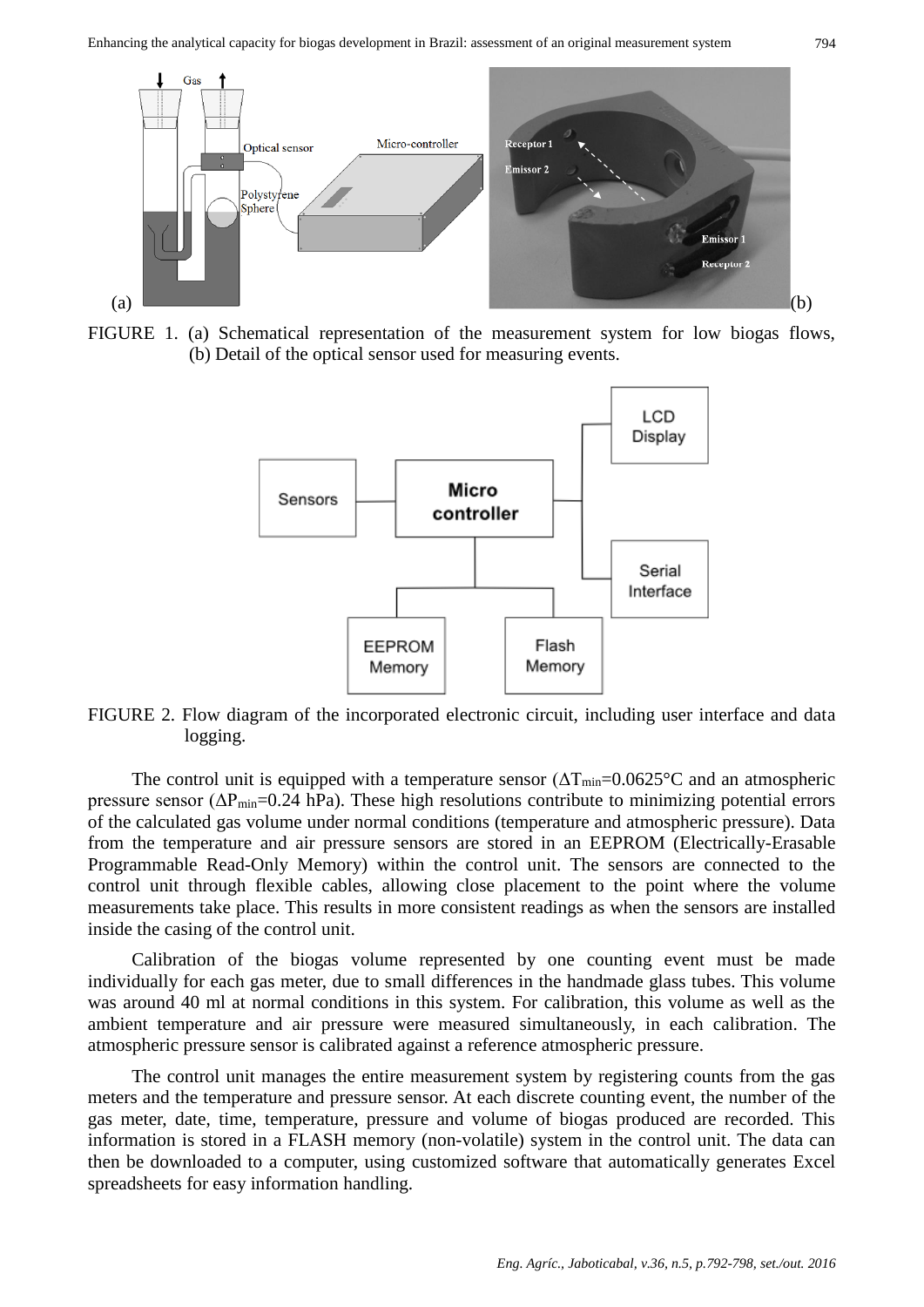On the LCD display of the control unit, the total number of recorded events, the occupancy rate of the memory, time, and current temperature and pressure are shown.

For connecting the device with an external computer, the control unit has a serial communication interface. When connected, the user can download the data stored in the memory, set the date and time settings of the device or delete the data in the non volatile memory. The automated measurement system records each counting event together with a time stamp and the correlated ambient temperature and air pressure. This recorded data were downloaded to a computer daily, but can be accessed at any time during or after the experiment.

## **Comparative**Comparatives **analysis**

A comparative experiment was designed, in which the developed measurement system was evaluated against gas volume measurement with gas sampling tubes, a standard laboratory procedure in Germany. In this standard system, the reactors were connected to reception flasks with a variable volume of up to 2.6 L, as presented in Figure 3. The measurements occurred manually when the desired gas volume inside the reception flasks were reached.



FIGURE 3. Experimental setup of (a) the automated gas flow measurement system and (b) the manual system.

Three laboratory reactors (Erlenmeyer flasks with 2L substrate capacity) were placed in a constant temperature water bath, set at 37°C. Grass silage was used as substrate, and the comparative measurements were carried out for a period of 30 days (Figure 3). The grass silage was chosen as it is widely used in bio-digestion in Germany.

The manual measuring system, the determination was set to every time the accumulated volume added up to 800 mL. After determination of the accumulated gas volume, the biogas was released from the cylinder by means of the outlet valves depicted in Figure 3b. Atmospheric pressure and ambient temperature at the time of measurement were recorded together with the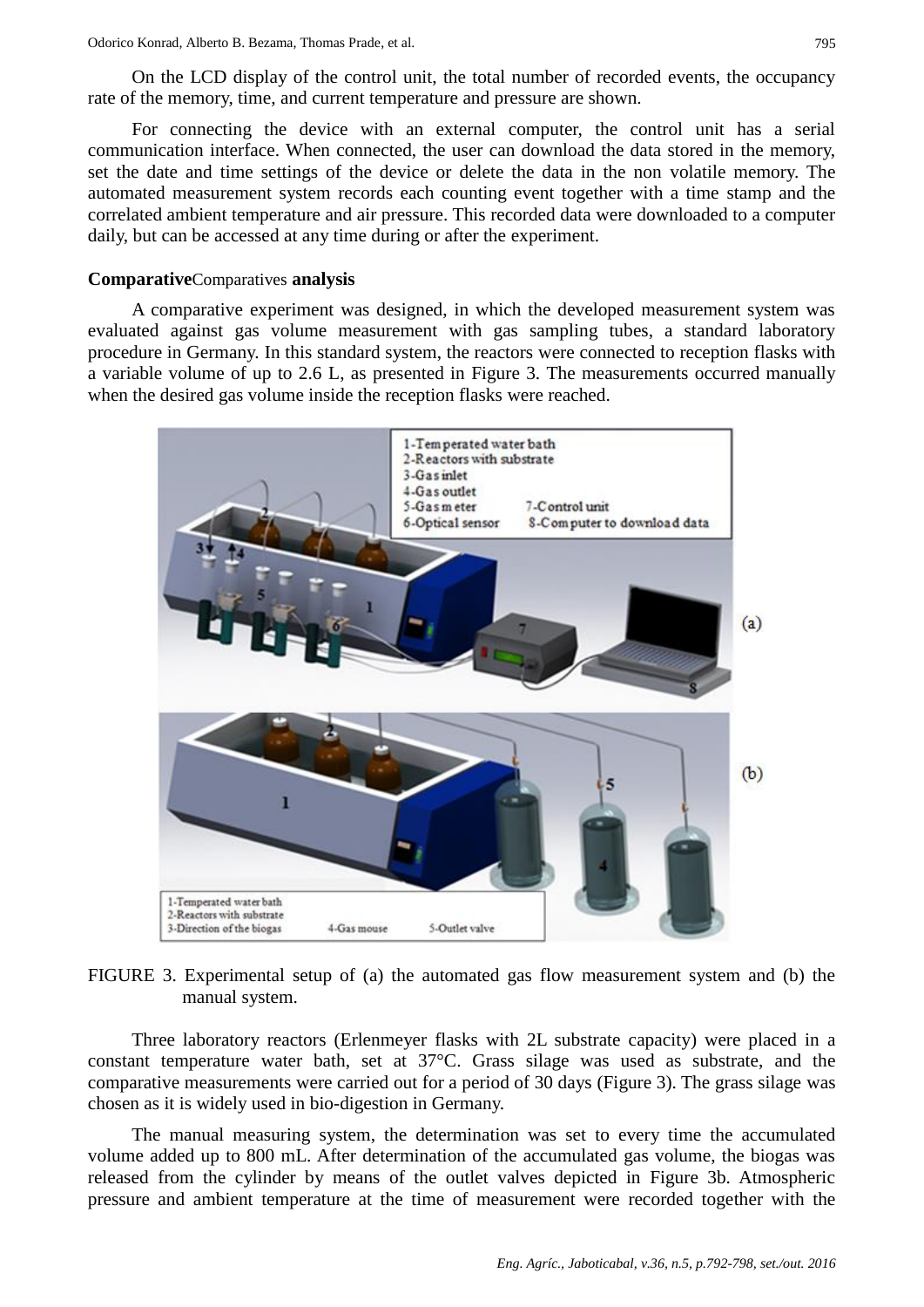actual biogas volume. The statistical analysis was performed through T-Student test for independent samples, using the program v SPS. 6.0.

### **RESULTS AND DISCUSSION**

The two methods of gas flow measurement were compared in terms of data reliability. Figure 4 shows the measured gas volumes as average of the three replicates for each system. In the manual gas flow, measurement system 16 measurements were made over the period of 30 days. In the automated gas flow measurement system readings (each event  $= 40$  mL) were made daily until the end of the experiment, a total of 30 measurements. It is emphasized that the measurements in the manual system were only performed after reaching volumes of 800 mL.



FIGURE 4. Accumulated biogas production in the two measurement systems. Symbols show (●) accumulated biogas volumes from daily readings in the manual system and  $\circ$ ) calculated accumulated biogas volumes in the automated system. Each symbol represents an average of three replicates.

As it can be seen, the automated method of measuring biogas allows to evaluate the behaviour of the anaerobic digestion process with a good precision of the ratio between the generated biogas volumes at each time interval and also to compare the efficiency of biogas generation in days when there are changes in the climatic conditions (temperature and pressure differences). The precision of the system has been evaluated using the methodology suggested by VEIGA et al., (1990).

In the automated reading system, it was possible to evaluate the generation of biogas in the course of the day. Figure 5 shows how the calibrated gas volume represented by each count is influenced by the change in atmospheric pressure and temperature for a period of 24 hours randomly chosen from the course of the experiment. In this period, 23 counting events occurred at approximately hourly intervals. These were recorded, amounting to 1012.19 mL biogas generated during this period. The volume of biogas represented by each event is influenced by the ambient atmospheric pressure and temperature.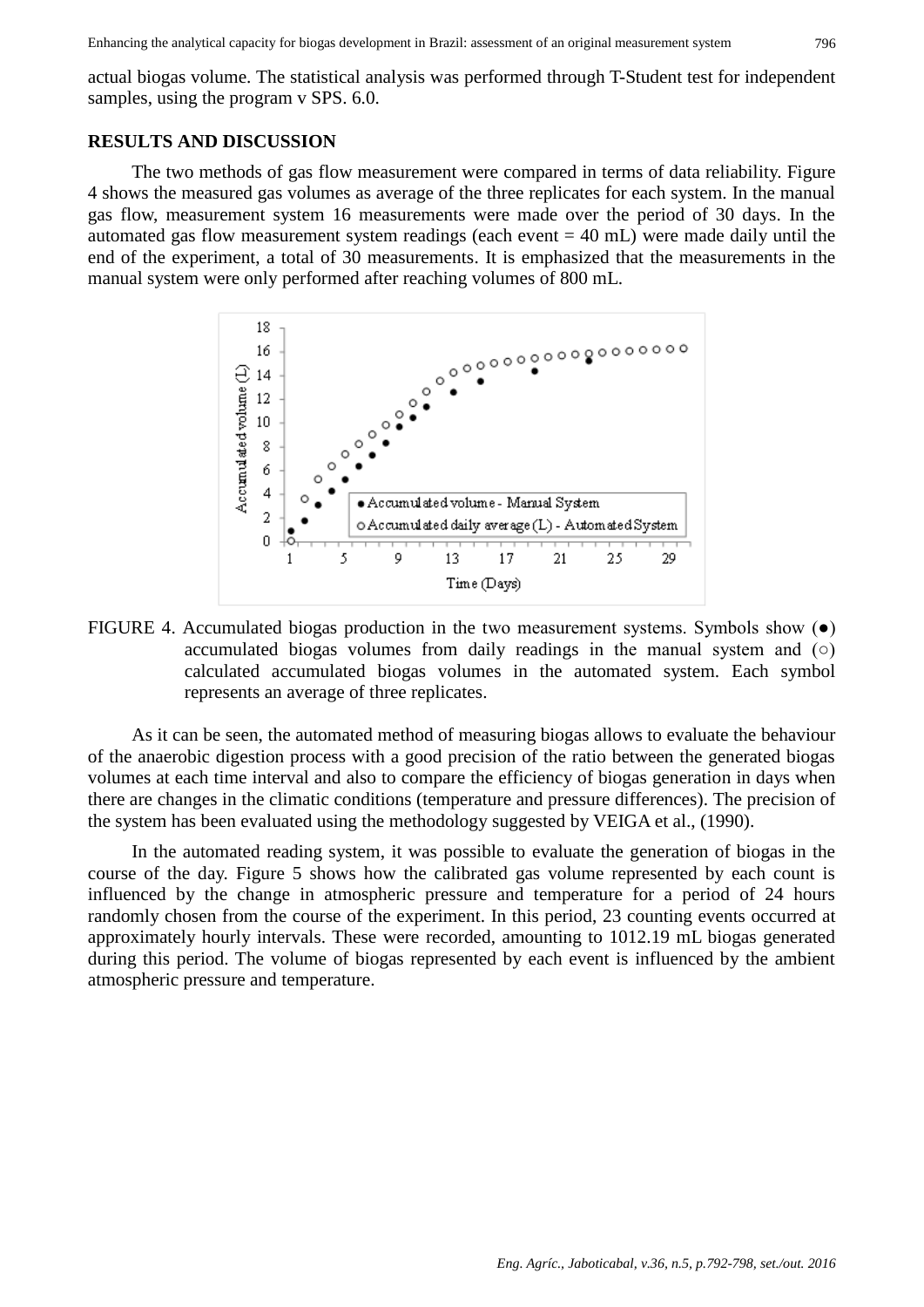

FIGURE 5. (a) Actual corrected volume measurements during the experimental trial, and (b) ambient temperature and pressure for sample volume corrections in the automated reading system.

The total accumulated biogas volume in the manual method was 16,238.33 mL (measured daily average =  $1,014.90\pm179.27$ ) while in the automated was 16,296.28 mL (measured daily average  $= 543.21 \pm 717.94$ ). No statistical difference was observed between the measuring methods  $(P>0.05)$ , which shows non-inferiority of any of the methods.

## **CONCLUSIONS**

The difference between the automated system for measurement of laboratory biogas production and the manual measuring system was very small (only 0.36%). However, this study also showed that the automated system had a faster reading of biogas volume, and also showed comfortable and reliable data acquisition and processing. The advantages of the automated measurement system are automated data acquisition in real time, easiness of data access, compact design and easy installation and handling. The automated system is especially convenient when monitoring a significant number of experiments simultaneously.

It has been therefore demonstrated that this methodology could support the implementation of potential analysis throughout Brazil.

At no time this study attempted to discredit the manual reading system presently used in different laboratories. The manual methodology has been used for a long time and is an accepted methodology in scientific circles. Our goal was to contribute with an improved methodology, which may reduce the possibility of human error in the readings of laboratory scale biogas production, and at the same time to reduce the potential costs associated to the measurements.

### **ACKNOWLEDGEMENTS**

The authors thank the University Center UNIVATES, the Brazilian National Council for Scientific and Technological Development (CNPq), and the Foundation for Research Support of Rio Grande do Sul (FAPERGS) for their financial support.

## **REFERENCES**

ARAÚJO, C.H.C.; MARIANE, L.; JÚNIOR, C.B.; FRIGO, E.P.; FRIGO, M.S.; ARAÚJO, I.R.C.; ALVES, H.J. Brazilian case study for biogas energy: Production of electric power, heat and automotive energy in condominiums of agroenergy. **Renewable and Susteinable Energy Reviews**, Amsterdam, v. 40, 826-839, 2014.